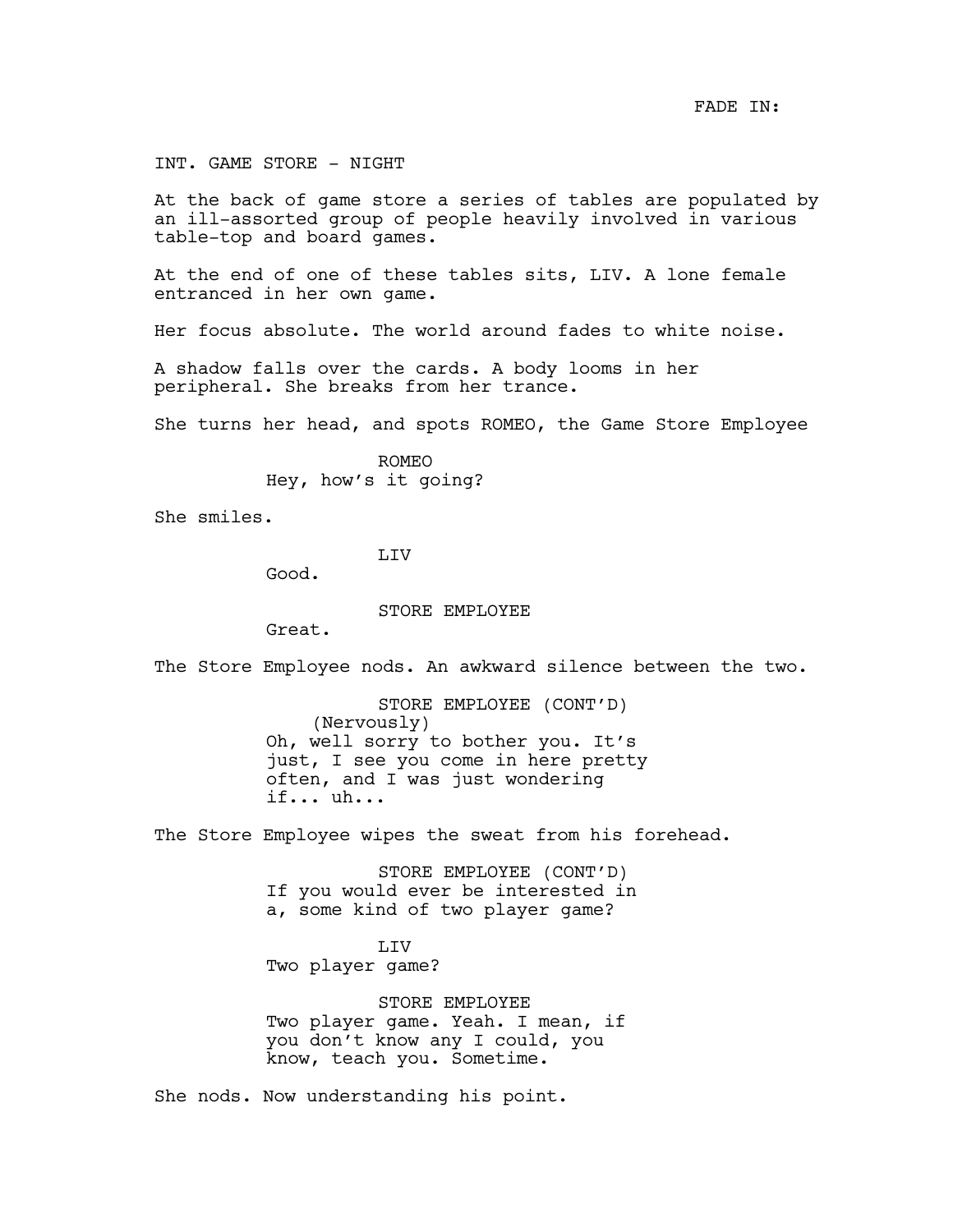She looks at his name tag.

LIV (CONT'D)

Romeo...

Romeo looks down to his tag, then nods.

LIV (CONT'D) I kind of just play this one. It helps me focus. Kind of forget everything outside of here.

ROMEO

Yeah of course. Of course. Well, let me, let you get back to that. And if you need anything else I'll be, uh, here... somewhere. Hanging myself...

She smiles as he walks away, then returns focus to the game.

The front door swings open and VIC, a sleazy looking man in a suit, walks in. Followed by THE DOCTORS. R a tall intimidating woman flaunting a baseball bat, and X large man. Both snarl as they can the room.

Doctor R spots Liv at the back of the store.

She taps Vic, and motions toward her.

Liv is focused on her game..

A shadow falls over the cards. A body looms in her peripheral. She breaks from her trance.

She turns her head.

VIC Well, well. The world famous Liv. So this is where you've been hiding.

Liv starts to stand, but Doctor R quickly pushes her back into her chair. She glances over her should as X approaches on and stands on her left.

Liv looks to the other patrons. Nobody seems to notice, as they're all captivated by their various games.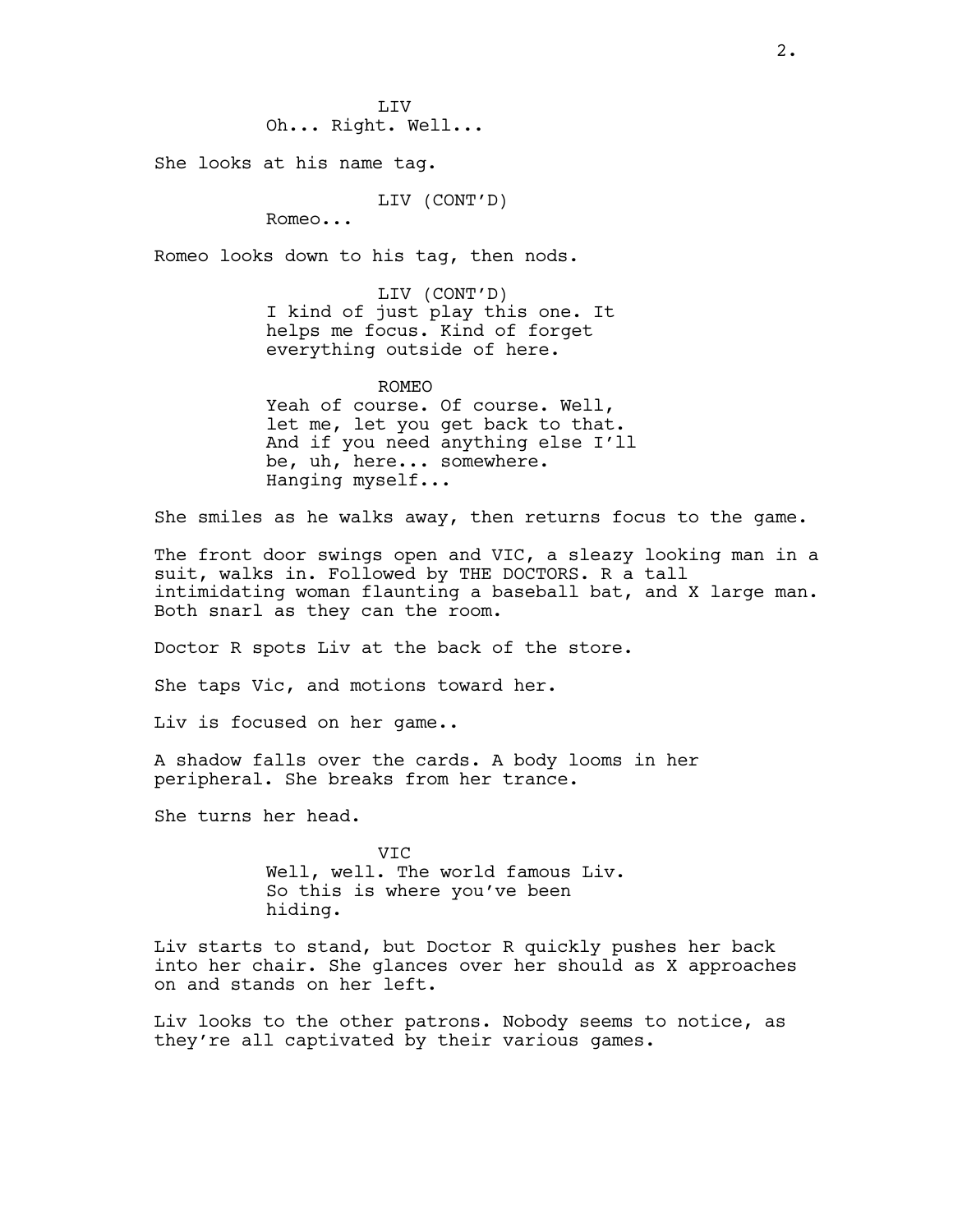VIC (CONT'D) Eh, eh. No need for that. The Doctors here, R and X, will make sure you sit this time.

Vic sits across the table from Liv.

Liv turns to look at The Doctors.

LIV Doctor. Doctor. (To Doctor R) Say, are you a real Doctor?

DOCTOR R

Yeah.

LIV

Medical?

DOCTOR R Archaeology.

Liv glances toward Doctor X.

DOCTOR X Educational Leadership.

Liv seems a bit perplexed.

Vic snaps his fingers.

VIC Hey, hey. Over here. You've... Wait Educational Leadership?

Doctor X looks away evasively.

DOCTOR X Yeah. Well you see when I was...

VIC You know what, forget it. (To Liv) You've made a lot of people angry. You know that right?

LIV The deal was three jobs, then debts paid. They went back on the agreement, not me. **What do you expect me to do?** (MORE)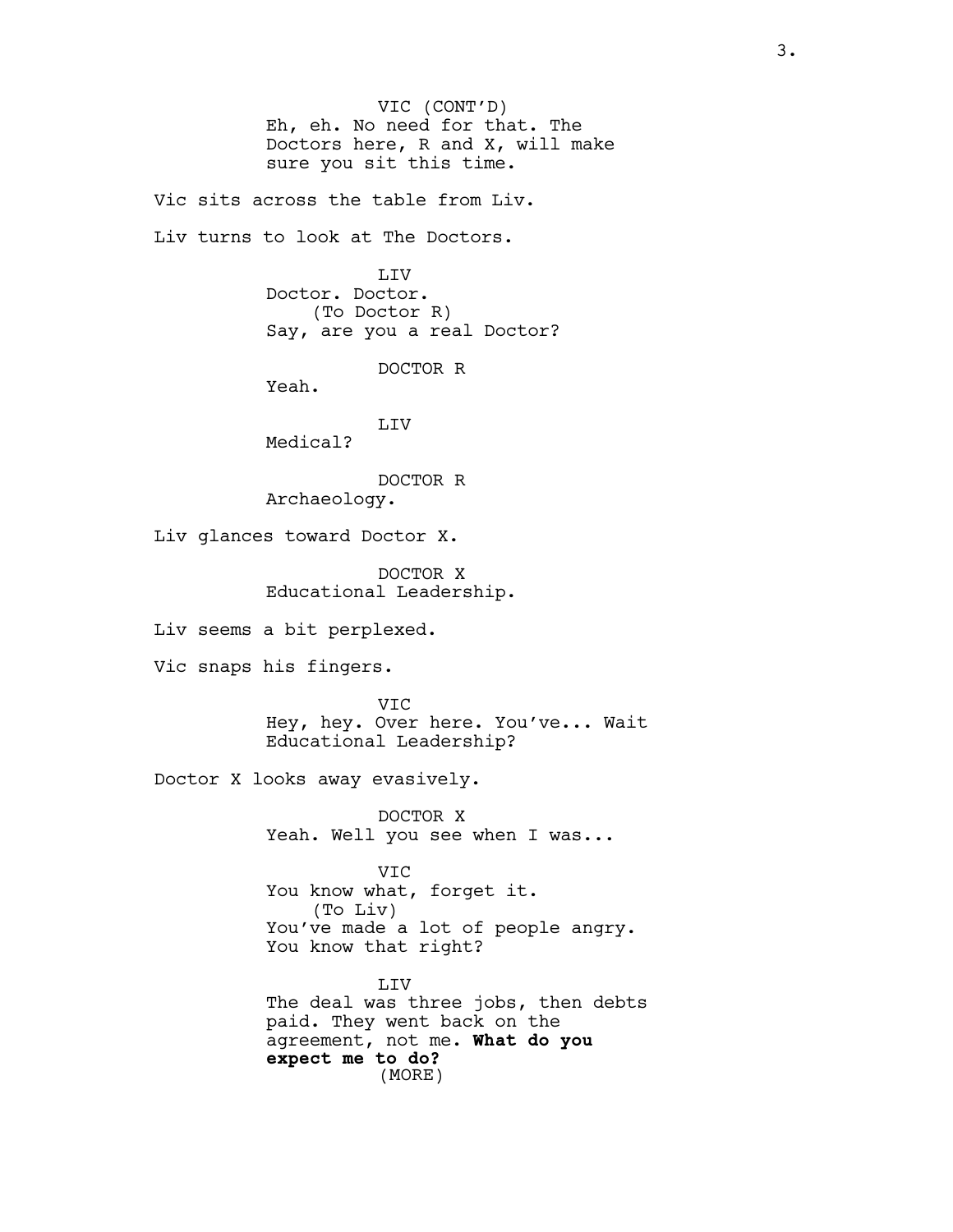(Bold words has to be verbatim per competition rules) LIV (CONT'D)

Vic leans back in his chair. He brings one hand off the table and down to his pocket. He pulls a syringe, out of Liv's view, and keeps it to his side.

> VIC Well they don't expect you to go all crazy bitch on them. That's why they brought us in.

Vic's expression becomes dour.

VIC (CONT'D) I'm sure you know what that means.

Vic and Liv stare each other down for a beat.

Eventually Vic breaks the glare by looking down at the game on the table.

> VIC (CONT'D) What the hell is all this anyway? Never took you for a ner--

Vic reaches out to grab one of the cards.

Suddenly Liv's hand darts forward, toward Vic, but Doctor R swiftly grabs hold of Liv's wrist.

Doctor R's grip tightens as she struggles to hold Liv's hand back. The caught it a momentary tug of war.

Vic is like a deer in headlights, but quickly composes himself, once he realizes he's good.

He scoffs, then slaps the whole deck of cards off the table.

Across the room - Romeo looks up from whatever he was doing. Concerned.

Doctor forces Liv's hand flat on to the table, then holds it there.

Vic raises the syringe up. Liv's eyes widen.

Vic looks around, still no one is paying attention.

VIC (CONT'D) You know, I thought I was gonna have to be more discrete. I kind of like this place. (MORE)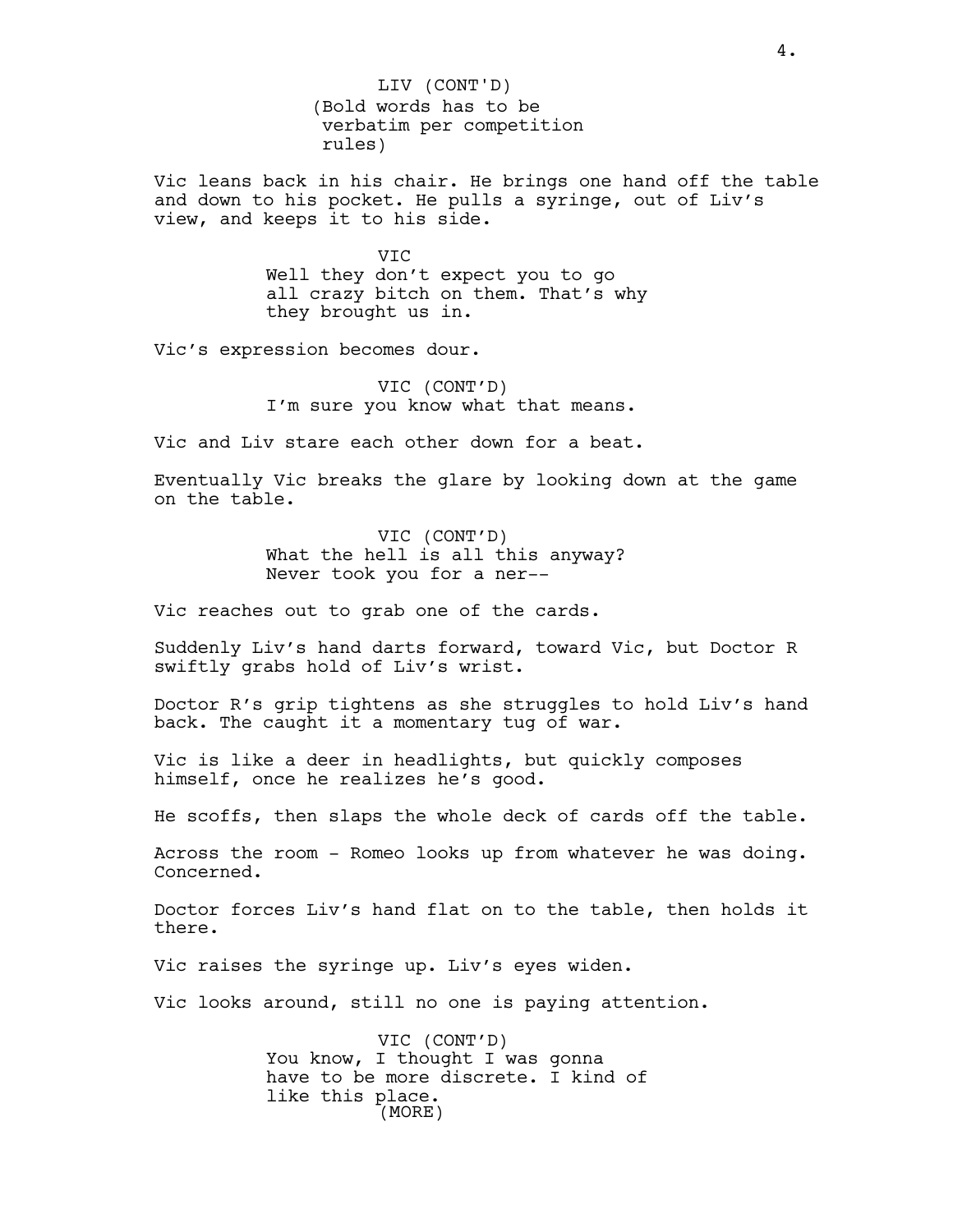Might have to come back some time. (To Doctor X) Still keep a look out. (To Doctor R) Hold her still. This is gonna be quite painful. VIC (CONT'D)

Liv winces as the needle approaches the skin under her fingernail.

Suddenly.

## ROMEO

Hey, what's going on over here?

Vic and the Doctors both look up and their attention drops from Liv.

She realizes it.

Suddenly, she stands straight up, driving her head into the chin of Doctor  $R -$  she drives her elbow into the gut of Doctor X - reaches over and slams Vic's head into the table then grabs a glass bottle from the table and smashes it over, knocking him out cold.

She grabs a box full of cards sitting nearby and slams it upside the head of Doctor R. Cards go flying everywhere (SLOW-MO).

Vic spots the syringe on the table. He grabs it and goes after Liv - He swipes at her several times, each time she narrowly avoids it - The final one she counters - Grabbing his arm and locking up with him.

She pushes him back toward a wall - They slam hard against it - She forces the needle into his side and presses the plunger down - Vic screams in pain.

Suddenly, Doctor R is right there. She grabs hold of Liv's shoulder, spins her around and deliver's a punch right to Liv's face.

A group of Gamers are heavily involved in their game. In the background Doctor R lays into Liv with a barrage of punches and attacks.

> GAMER (O.C.) What the hell!?

Move over to reveal the off screen gamer. He's holding a bag of chips. He turns the bag upside down.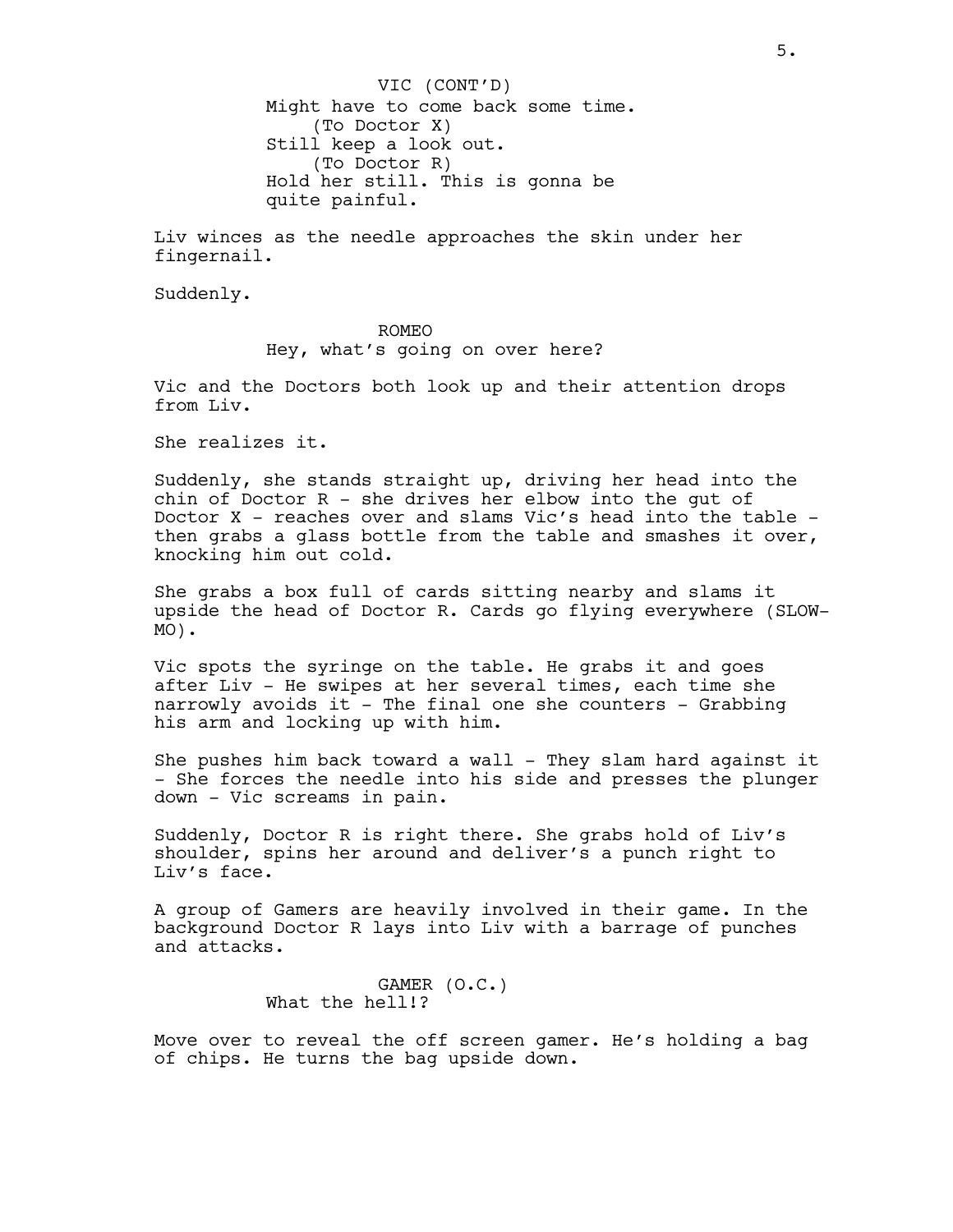GAMER (CONT'D) Who ate my chips?

Liv crashing through a display of boxes. Doctor R stalks toward her, she picks up her baseball bat along the way.

> DOCTOR Looks like I get the bounty all to myself.

Liv looks over to one of the boxes she fell on. It's a board game with small metal pieces. At the bottom of the box she reads: 2-4 Players.

Doctor R reaches Liv. She starts to raise the bat and lets out a death growl.

Suddenly Liv flings one of the little figures and lands it right into the mouth of Doctor R. She starts to choke. She grabs his throat, gasping for air. She drops the bat, then drops to his knees.

Liv stands and retrieves the bat, then smashes it over the side of Doctor R's head.

Liv picks up the game box and stands. She walks over toward Vic, who's sitting on the floor against the wall. Wheezing in pain and grasping his left wrist (heart attack).

> VIC They're gonna get you. They're gonna kill...

Vic winces in pain for a moment. But then his expression lightens as he fades away.

> LIV They'll try.

Liv turns and looks to Romeo, who's staring back at her dumbfounded. She looks around. Everyone else in the store is still entranced in their games.

After a beat, she leans down and picks up the two player game box.

> LIV (CONT'D) Maybe you could show me how to play this one.

> > FADE OUT: